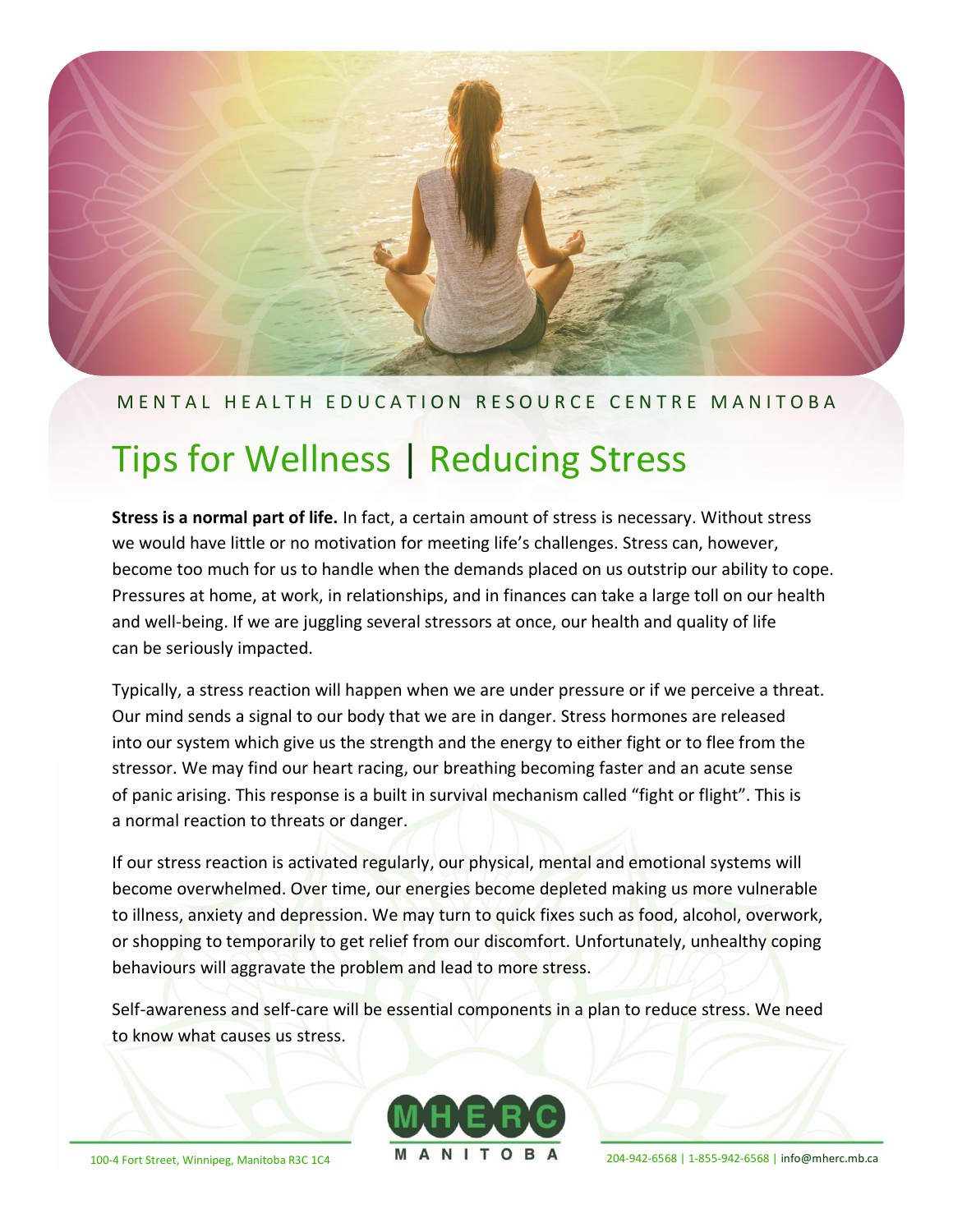If we can point to specific reasons for stress, then we can develop coping strategies reduce the risk of feeling threatened or overwhelmed. We will improve all aspects of our health and wellbeing by taking care of ourselves and reducing stress.

## **Symptoms of Stress May Include Feeling:**

- Overwhelmed by difficulties
- Unable to cope and keep control
- Unable to focus and remember
- Exhausted, difficulty sleeping
- Frequent headaches, rapid heart beat, upset stomach, tension
- A loss of appetite or overeating
- Under pressure
- Short tempered, irritable, anxious

#### **Causes of Stress:**

- Stress is most often caused by situations involving change when you feel you are not in control. These may be positive or negative changes, but are likely to be making more demands on you than usual.
- Ongoing stress may be caused by long-term difficulties, such as financial issues, unemployment, and relationship challenges.
- Concerns or issues from the past can build up over time and cause stress reactions. Unresolved grief or trauma can continue to generate stress and will need to be addressed.

#### **Tips to Reduce Stress:**

- Avoid causes of stress. Clear your mental and physical clutter, reduce what you know stresses you, and avoid competing with others. Remove yourself if you can't remove the stress and find quiet time.
- Manage your time. Do only one thing at a time, and focus on a single priority.
- Accept what you cannot change. Focus on what you can control.
- Learn to say 'no'. Be more assertive and realistic about what you can and cannot do.
- Learn to relax. Relaxation is the natural answer to stress. Make the time.
- Talk to someone Talking with someone and supporting others is much better than being isolated
- Ask for help.